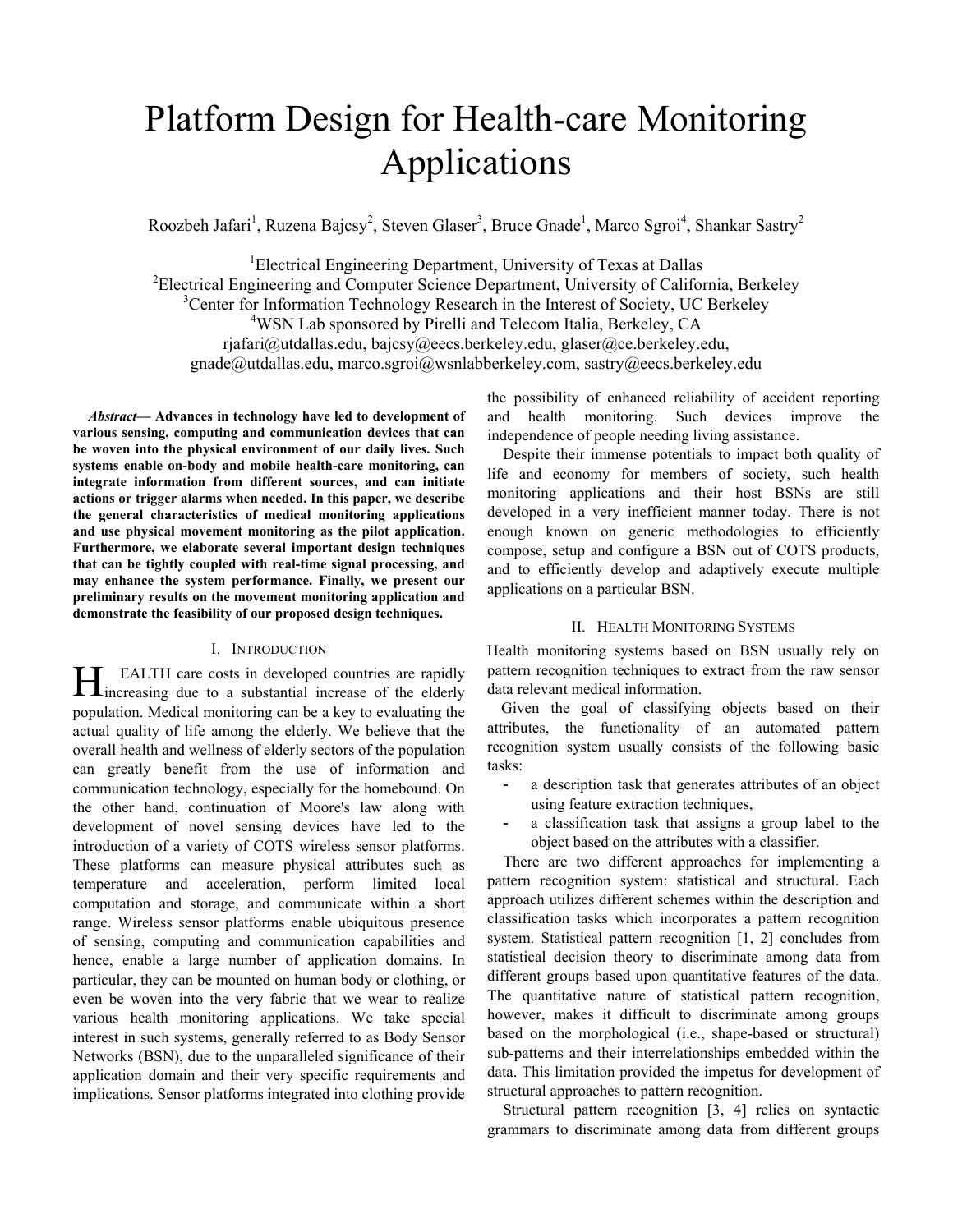

based upon the morphological interrelationships (or interconnections) present within the data. Structural pattern recognition systems are effective for image data as well as time-series data.

For our target platform, we consider medical monitoring applications with distributed sensors based on structural pattern recognition (as depicted in Figure 1). The signal processing consists of three stages: preprocessing, pattern recognition, and classification. We perform preprocessing and pattern recognition locally, i.e., within close proximity to sensors. The preprocessing includes filtering, while the pattern recognition includes segmentation, as well as feature extraction. Once the features are extracted, they are processed for classification.

As to our network models, we envision single hop topologies where sensor nodes communicate directly with a central gateway. A common implementation performs the preprocessing and pattern recognition tasks locally, while classification is executed on a centralized node. However, what is the optimal implementation architecture largely depends on the application requirements. Hence, it is critical to adopt methodologies that allow to evaluate tradeoffs and select case by case the implementation that allows meeting the application requirements and at the same time optimizes the resource usage.

## III. APPLICATION SCENARIO

#### *A. Physical Movement Monitoring*

We use physical monitoring as the pilot application for our

study. While health-care monitoring systems using body sensor networks encompass many applications, they mostly share the general characteristics of distributed sensing and pattern recognition (feature extraction and classification) on biomedical signal with extensive variations.

We propose the following framework for movement assessment and classification of physical activities. In particular, we are interested in classifying transition movements such as sit-to-stand, stand-to-sit, lie-to-stand and stand-to-lie etc.

Given the goal of classifying movements based on subject motion, the functionality of our automated pattern recognition system is divided into three basic tasks: the preprocessing and filtering, the description task which generates attributes of a movement using feature extraction techniques, and the classification task which classify this movement based on its attributes. For this particular application, the features that we present in this paper include:

- Postural orientation: We employ the concept of postural orientation as indicated in [5]. We do this by tracking the angle between all sensors and the gravity (Constant inclination feature) from the beginning to the end of a movement. In fact, the absolute value of the z-axis accelerometer itself is a fairly reliable indicator of the lying posture, since the axis would be usually pointing in a direction parallel to the floor, and does not change much even the person rolls from side to side.
- Singular value decomposition (SVD): One of the challenges of bio-signal analysis is to develop efficient methods to perform structural pattern recognition. SVD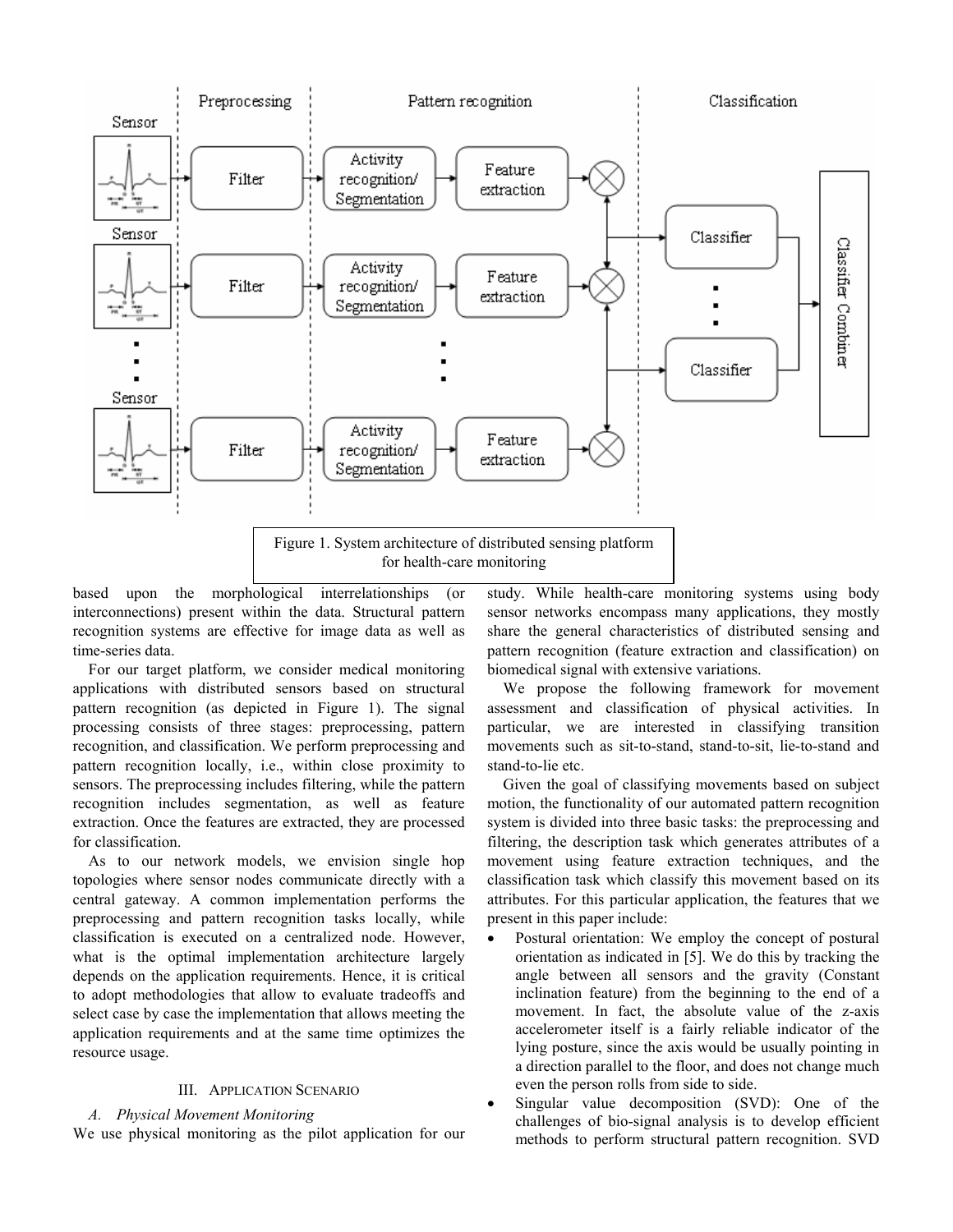can be a valuable measure in obtaining such a characterization. SVD is a common technique for analysis of multivariate data, and therefore, data with unknown morphology might be well suited for analysis using this metric [6, 7]. Daily physical activities are composed of basic individual movements. For example, lying down can be composed of first sitting down and then lowering the upper part of body. Moreover, sitting and lying movements themselves may be decomposed into more fundamental motions. Such compositions are typically seen as several data segments with local maximums and minimums, as shown in Figures 4 and 5. We devise to apply SVD analysis to these local extremums, weighing each extremum by its distance from the preceding extremum.

#### IV. SYSTEM ARCHITECTURE

The system architecture includes the following components:

1. Sensors. Most biomedical applications, including the physical activity monitoring and ECG analysis, require a set of sensors and processing units that are spatially distributed because of (a) diversity for sensitivity, performance, accuracy, and robustness, and (b) constraints posed by the location of the desirable sensing points on the surface of the human body. The sensors are responsible for collecting data.

2. Data processing and communication nodes. Processing power is needed to perform data filtering and noise reduction on the data readings. Due to the nature and usage of our devices and their wearability concerns, the processing units must be fairly simple. These local circuits will not be capable of handling complex computations. Furthermore, the amount of energy available to the system (i.e. batteries) is very constrained which prevents us from using high performance processing units with high power consumption. Therefore, collaborative task execution may seem to be a more natural approach. A typical architecture usually includes several types of nodes with different processing and communication capabilities. Some nodes must be very tiny and low power to be placed close to the human body. Other nodes, usually called hubs or gateways, collect data from the sensor nodes, perform more intense data processing and transmit the data remotely. For example, data from the sensors can be collected, displayed, and transferred using lightweight Pocket PCs or mobile phones.

#### *A. Traditional wearable sensors*

Target applications may call for many types of continual physiological measurements, as well as environmental measurements, Sensors required for these measurements that include motion sensors, pressure sensors, galvanic skin response sensors, flex sensors, and piezoelectric film sensors:

*Accelerometers*: We have been using MEMS type 3-axis accelerometers to measure the motion. They can also be used to measure the vibration, as well as acceleration due to the gravity.

*Gyroscopes*: Gyroscope is a device for measuring or maintaining orientation, based on the principle of conservation



Figure 2. Electronic textile architecture example showing integrated OLEDs on the left, and flexibility of textiles on the right.

of angular momentum. In addition to accelerometers, gyroscopes can be used for physical movement monitoring.

*Electrocardiogram sensors*: ECG sensors provide a record of variation of bio-electric potential with respect to time as the human heart beats. These sensors can play an important role in physiological monitoring in many applications.

*Flex sensors*: Flex sensors change resistance when bent. They are uni-directional.

*Pressure sensors*: These sensors are ideal for measuring forces without disturbing the dynamics of a test. They can be used to measure both static and dynamic forces. They are thin enough to enable non-intrusive measurement. The resistance of the sensor decreases as force is applied.

*Piezoelectric film sensors*: Piezoelectric thin film sensors generate analog voltage signals in response to applied dynamic forces. They have a variety of applications from monitoring physical abuse in Alzheimer patients to detecting heartbeat rate.

*Galvanic Skin Response (GSR) sensors*: The galvanic skin response (GSR) also referred to as the electro-dermal response (EDR), measures electrical skin conductance from the fingers or palms that is associated with sweat gland activity. It is commonly used in psychophysiology experiments to infer emotional state and cortical arousal. The GSR is commonly used in biofeedback experiments as well as stress evaluation.

#### *B. Sensors on threads*

We have developed sensor elements that can be integrated on ribbons. Our current electronic textile capabilities focus on ribbons that include organic light emitting diodes. An example is shown in Figure 2.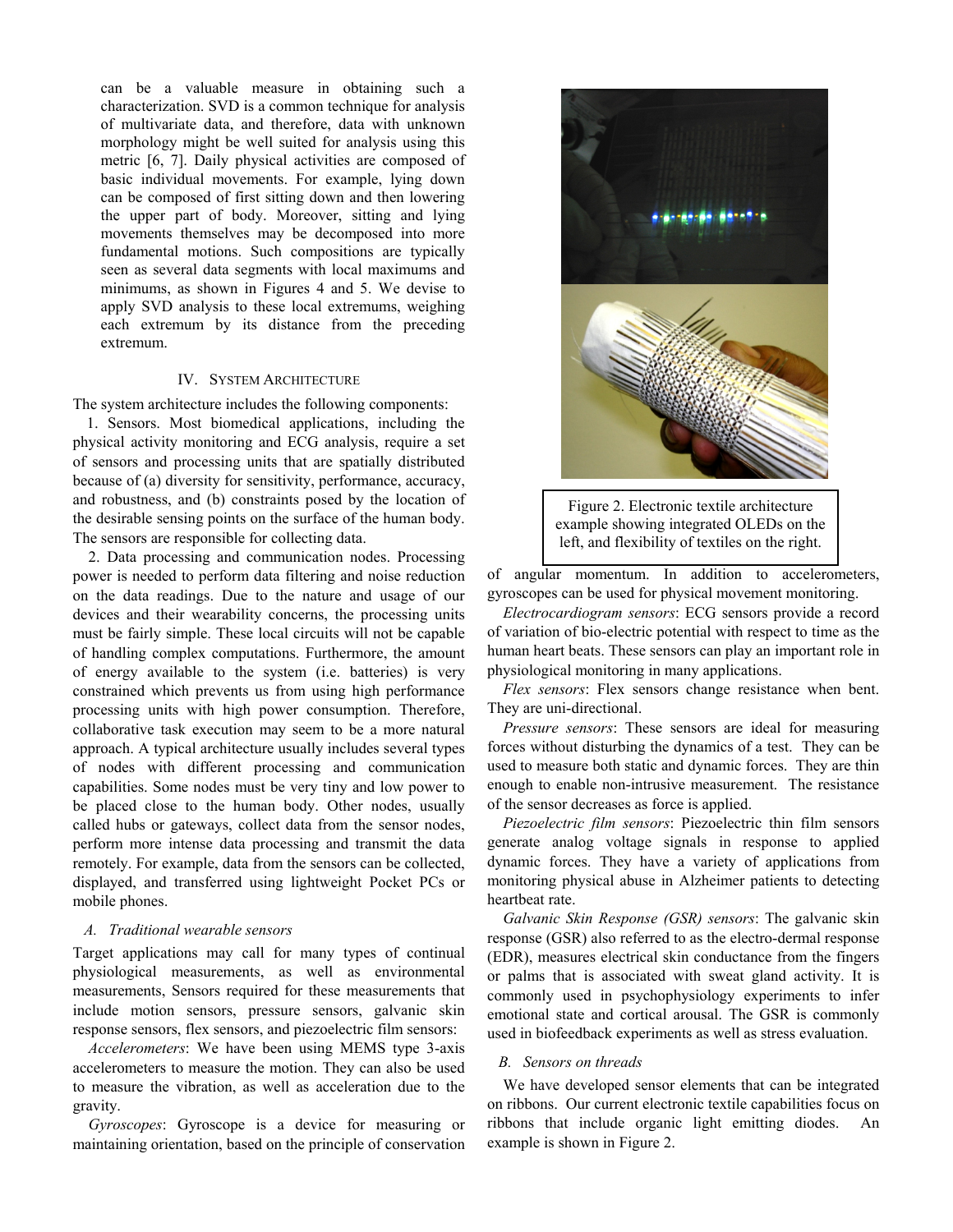The three sensors that have been developing are a pressure sensor, a temperature sensor, and a skin level conductance sensor. We will evaluate two pressure sensor concepts; 1) the first based on a capacitive sensor where we measure the change in capacitance caused by a change in gap between two electrodes, and 2) the second based on the piezoelectric materials PVDF (polyvinylidene difluoride) where a voltage is generated by applying pressure to the material. The temperature sensor will be based on a band-gap reference circuit, which we will fabricate utilizing our current organic TFT (OTFT) and organic diode process flow. While OTFTs may have relatively low drive current and moderate switching speeds, they do have a linear regime which should allow us to design and fabricate low power, linear amplifier for local processing.

## *C. Computational units*

The most important component of our system is the distributed processing units along with batteries which can support various types of sensors for physiological reading from human body. These blocks are responsible for reading from the sensors, executing preprocessing (filtering, segmentation,…etc), feature extraction and local classification. Furthermore, they enable communications that will lead to global classification on a centralized node.

## *D. Gateways*

A pocket PC/mobile phone is responsible for collecting data from processing units and classifying them. It dispatches the critical events detected by processing units or the gateway to the Internet or the hospital. Moreover, it coordinates and controls the overall functionality of the system and performs resource management.



Figure 3. A picture our processing unit (Telos motes) and our custom-design motion sensor board

## V. DESIGN CHALLENGES

The following design challenges are present at various stages of system design:

## *A. Size and Wearability*

The wearability factor is perhaps the most important concern in these systems. In most cases, the system is being carried by individuals with less than average physical ability. In addition, the nodes and processing units should not interfere with the patient's daily activities. Therefore, we take this into account in choosing the COTS nodes, as well as placing them on the human body.

## *B. Low-Power*

Minimizing the energy consumption of our platform is an essential hurdle to overcome. Since the device will be so close to human body, the production of heat must be severely limited to eliminate adverse effects and to prevent any possible discomfort. The size of batteries must also remain highly compact due to the wearability concerns. Therefore, the power consumption due to computation and communication must be highly optimized. The nodes must remain off when they are not needed. In distributed sensing, specifically from human body, at times the sensor readings may be highly correlated. In such scenarios, the nodes which are providing redundant information must be turned off. This problem can be reduced to a distributed set-cover problem where the nodes with redundant information form sets.

Dynamic power management technique is another feature of the run-time environment of our system. This technique dynamically reconfigures the system to provide the requested services and performance levels with a minimum number of active components or a minimum activity level on such components. Utilizing distributed processing units not only enables us to perform more complex tasks, but also brings a great level of robustness to a system exposed to various physical failures.

## *C. Limited communication bandwidth*

The communication and more specifically wireless communication exhaust a large portion of the battery resources. In addition, the available wireless bandwidth is highly constrained. Meanwhile, in many medical monitoring applications, due to the distributed nature of sensing, and the existence of collaborative algorithms, the wireless communication becomes inevitable. Therefore, it is imperative to perform the wireless communication in highly efficient manner and the nature of the applications imply that the communication be highly predictable (latency) and reliable. To utilize the bandwidth efficiently, application-aware date compression techniques may be used.

## *D. Calibration and validation*

One main question that must be addressed is if the system provides meaningful and accurate observation of certain medical patterns. Therefore, the system validation becomes an important concern. For the movement monitoring, we intend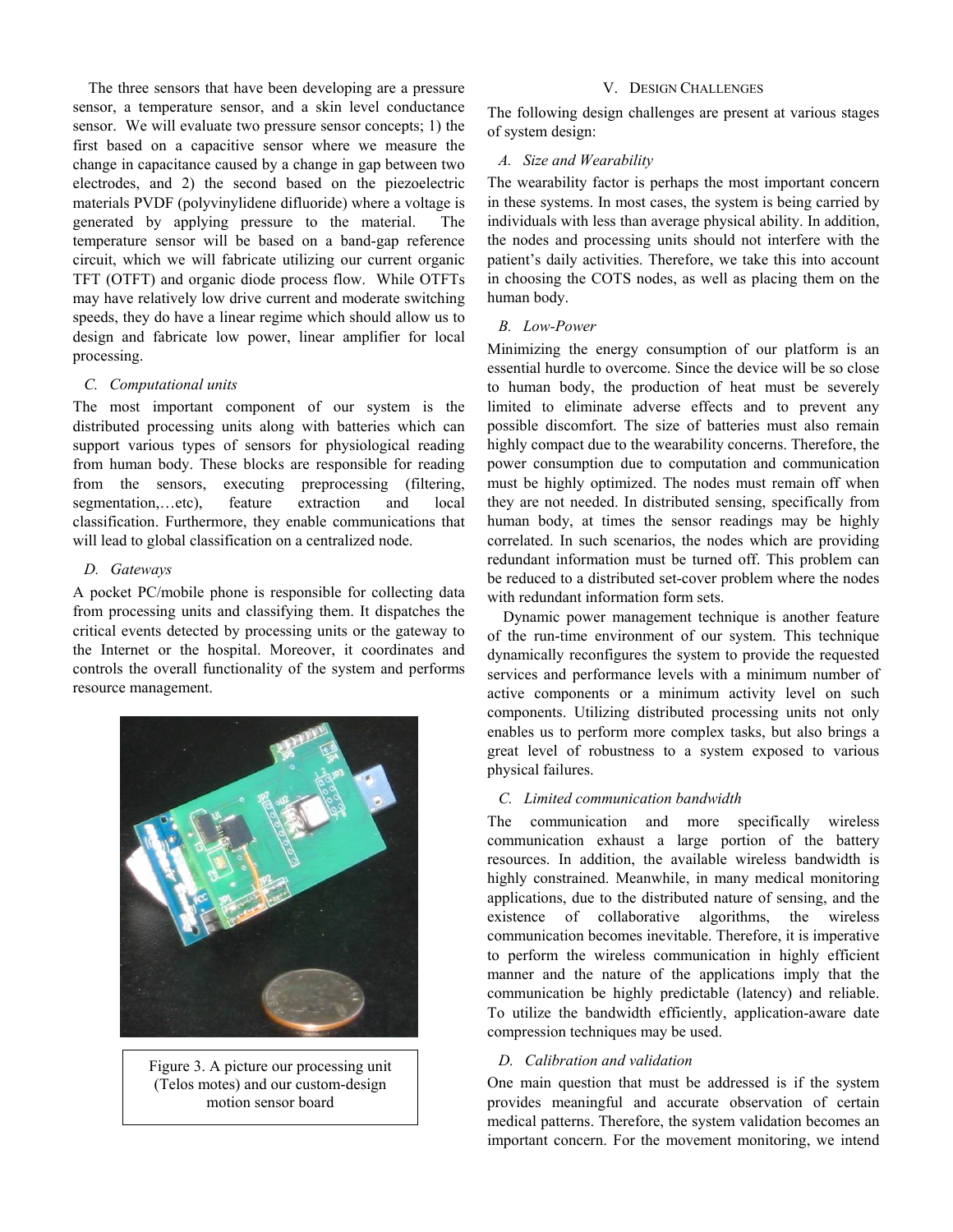to use vision data that provides multi-modality and will enable the designer to verify the functionality of the system.

We have built such virtual reality environment (at UIUC and UCB) by deploying a large camera networks which enable to capture/digitize and reconstruct three dimensional images and sound of moving people and integrate this multimedia data from geographically distributed sites [8]. We further, developed a tool that extracts the skeleton of the subjects. The skeleton provides information on displacement of every joint as shown in Figure 4.. We compare this data with the data reading from motion sensors to confirm if the sensor readings from the motion sensors are accurate. Our system consists of 48 cameras in 12 stereo clusters.



The calibration of sensors has been always a complicated task. This is in particular more complex due to the fact that the initial orientation of the motion sensor device may not be known.

#### *E. Node Coordination*

Due to the extensive variation of morphologies from medical/biological sensors, potentially many features can be considered on data readings. A selected set of features must be communicated for a centralized classification. The features detected and communicated simultaneously, may introduce wireless collusion, and may affect system performance adversely. To avoid this, and to coordinate the communication, we suggest utilizing congestion graphs. In congestion graphs, the nodes represent the features and the links correspond to the simultaneous communication of the features. In this context, to coordinate the communication, we seek to obtain the maximal cliques. We also suggest taking into account a "significance" measure on the features. The significance can be defined as how well each feature can contribute to an accurate classification. Therefore, in the case where there exists several features to be communicated with a central node, the system may choose the most significant set in case they all cannot be communicated. This may occur due to the resource constraints or the time sensitivity in communications (i.e. the communication must be completed by a deadline). In addition, we would like to take into account the correlation between features. When the features provide highly correlated information, communication of redundant features may be eliminated.

#### *F. Application-aware software reconfiguration*

We propose to utilize component-based feature extraction. As the requirements of the system alter, or new environments create the need for new observations, new feature extraction modules may be employed. This can be facilitated by the means of dynamic software migration. The software migration, in general, can effectively handle transient and permanent faults by means of reconfiguration and iterative resource allocation.

#### *G. Fast prototyping/ user-centric design*

The rapid prototyping and fast customization capabilities enable the user to easily evaluate and validate interapplication behavior and test its performance on various subjects, instead of spending time on the system design issues. A modular design similar to what we proposed with component-based feature extraction can speed up the design process.

#### VI. PRELIMINARY RESULTS





We have carried out several experiments for posture recognition. Our preliminary test case includes four young subjects with an average age of twenty and seven elderly subjects with an averaged age of sixty four. They were asked to perform the following tasks:

1. Walking on a straight line over a span of twenty feet and six times (as a control).

2. Sit down and stand up three times each, from three different seats. The seats were a hardtop and a cushioned chair, as well as a couch. The test subjects were allowed to pause or walk around in between these actions.

3. Lying down and getting up three times from the same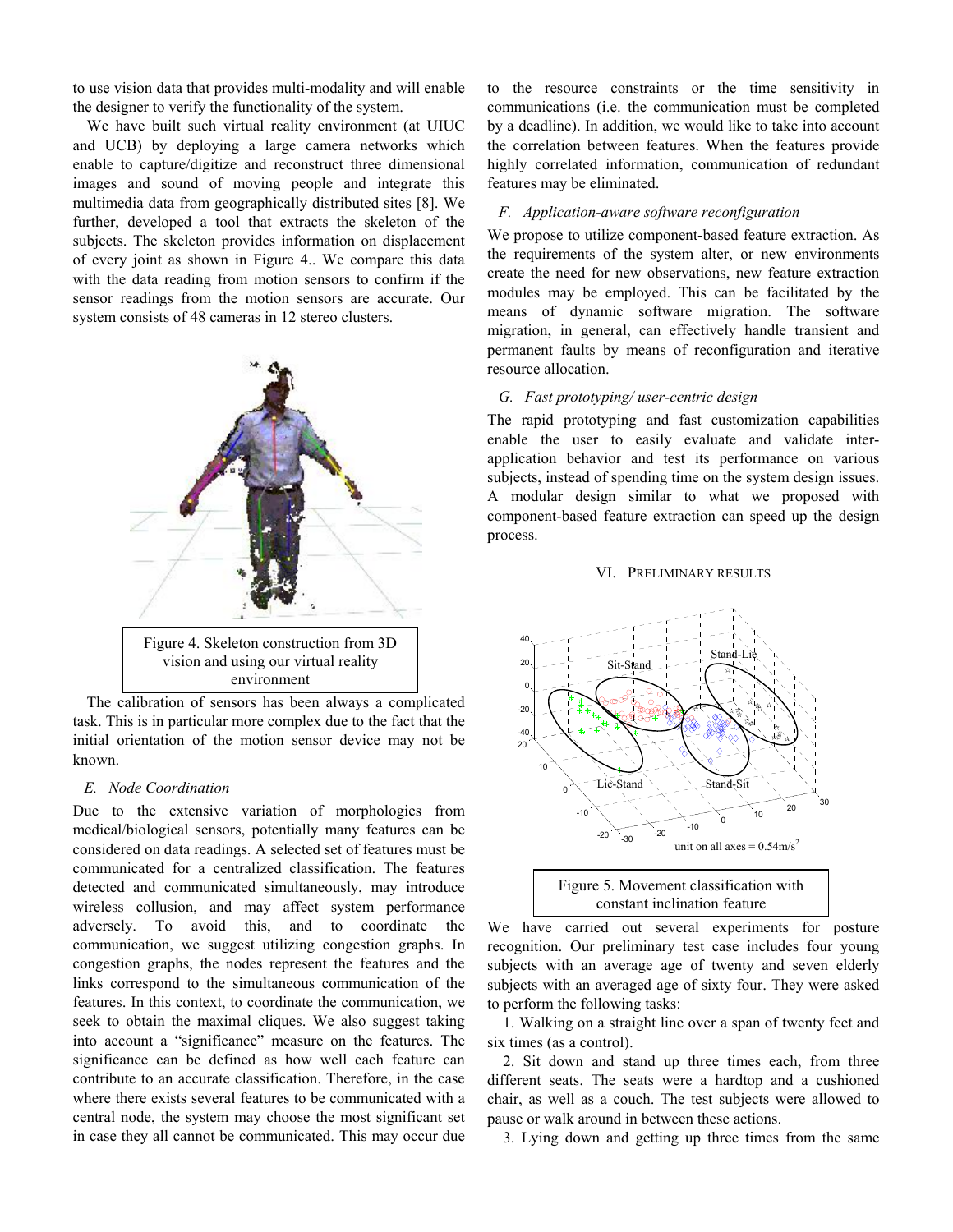

Figure 7. Raw data readings from motion sensors (accelerometers and gyroscopes) placed on the waist – 'turning clockwise' movement

bed.

Corresponding video sequences of the experiments were captured for comparison and justification of our classification results. Throughout these experiments, we used a single waistmounted motion sensor.

Figure 5 illustrates the clustering performed using the constant inclination features. The four movements, that include sit-to-stand, stand-to-sit, lie-to-stand and stand-to-lie, have been presented with several legends. Figure 6 exhibits the clustering performed with SVD feature. This figure demonstrates SVD can effectively discriminate simple movements from complex movements.

Finally, Figure 7 exhibits the raw sensor reading from motion sensors (accelerometers and gyroscopes) placed on the waist. As outlined with a black box, the sensor readings are highly correlated. Yet, some are more pronounced than the rest. By this observation, we may derive that some features may be more effective and significant.

## VII. RELATED WORK

From system integration prospective, numerous research institutions have been active in this area. The Smart Shirt from Sensatex [9] is a wearable health monitoring device that integrates a number of sensory devices onto the Wearable Motherboard from Georgia Tech [10]. The Wearable Motherboard is woven into an undershirt in the Smart Shirt design. Their interconnect is a flexible data bus that can support a wide array of sensory devices. These sensors can communicate via the data bus to a monitoring device located at the base of the shirt. The monitoring device is integrated into a single processing unit that also contains a transceiver. Several other technologies have been introduced by MIT called MIThril [11], e-Textile from Carnegie Mellon University [12], Wearable e-Textile from Virginia Tech [13], CustoMed and RFab-Vest from UCLA[14][15].



feature

Furthermore, the Lifeguard project being conducted at Stanford University is a physiological monitoring system comprised of physiological sensors (ECG/Respiration electrodes, Pulse Oximeter, Blood Pressure Monitor, Temperature probe), a wearable device with built-in accelerometers (CPOD), and a base station (Pocket PC). The